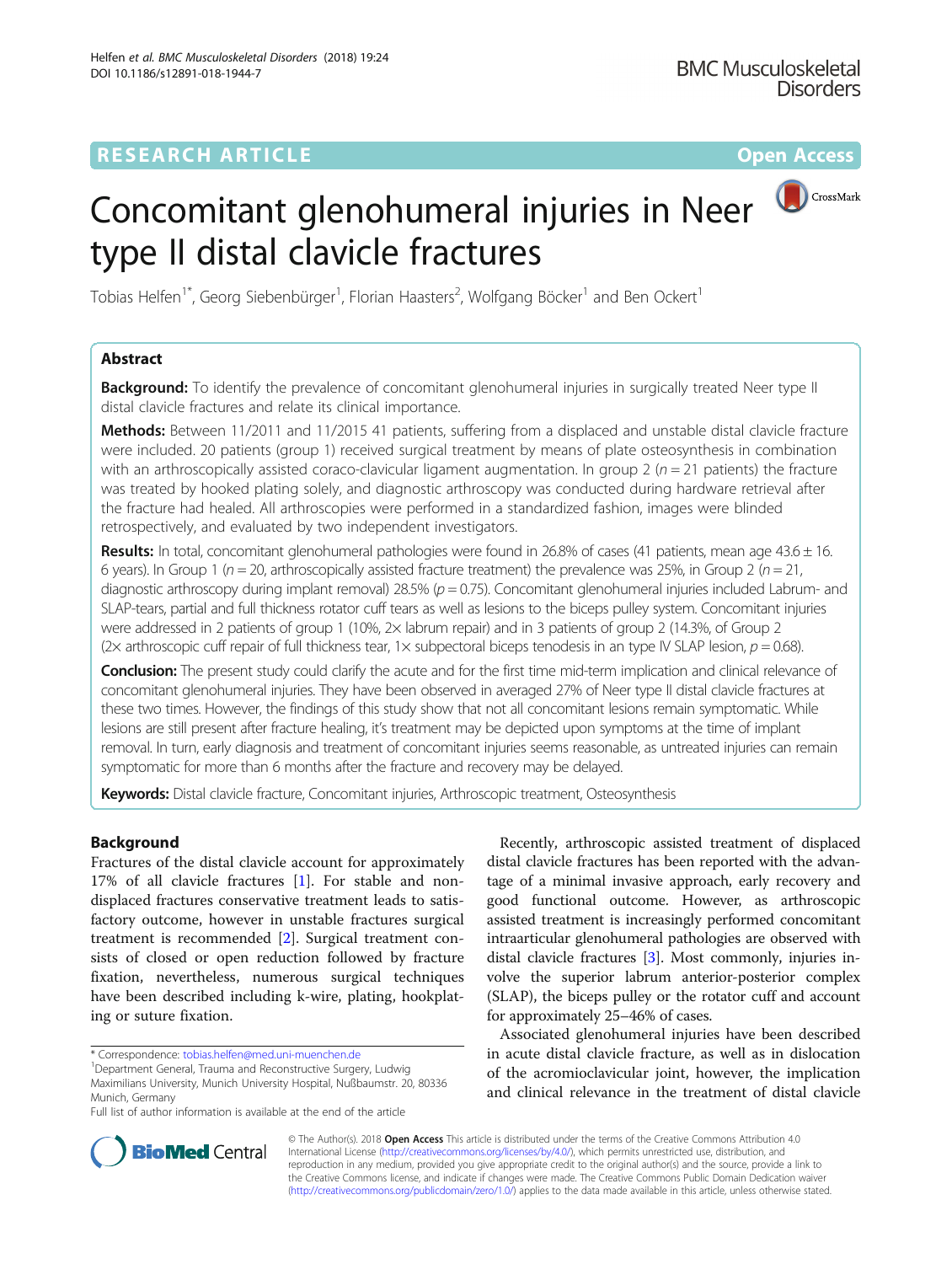fractures is yet unknown  $[4-6]$  $[4-6]$  $[4-6]$ . Purpose of this retrospective study was to evaluate the prevalence of concomitant injuries in surgically treated displaced distal clavicle fractures. Furthermore, glenohumeral lesions should be evaluated for clinical relevance. We hypothesised that the prevalence of concomitant injuries is similar when assessed during diagnostic arthroscopy of successfully healed distal clavicle fractures and would represent a pathology with clinical implication.

### Methods

This retrospective study was conducted by approval of the local ethical board. Between November 2011 and November 2015, patients ≥18 years of age with a displaced fracture of the distal clavicle were included and surgically treated. Patients with a history of shoulder surgery or symptoms of glenohumeral pathology (instability, rotator-cuff tear, biceps tendon pathology) prior to the fracture event were excluded.

Fracture displacement was identified on standard radiographs in anterior-posterior as well as in Rockwood's view and were classified as described by Neer [\[2\]](#page-5-0). Patients were excluded if the fracture was non displaced or other than a Neer II type. All remaining patients were subsequent divided according to the received treatment in 2 groups.

In group 1 ( $n = 20$ ) patients received surgical treatment by means of locked plating and arthroscopically assisted coracoclavicular fixation (Clavicle Fracture System, Arthrex®, Naples, USA). Arthroscopically assisted coracoclavicular fixation consisted of a thorough diagnostic arthroscopy through a standard posterior portal including 8 steps of imaging: After entrance into the glenohumeral joint by use of blunt trocar, the first view was the triangle formed by the long biceps tendon, the humeral head and the subscapularis tendon. 2nd view was onto the biceps origin and the superior labrum anteriorposterior (SLAP) complex. The biceps origin was manipulated using a probe in order to detect a SLAP lesion. 3rd and 4th views included the medial and lateral Pulley system, the superior glenohumeral ligament (SGHL) and the encircled long biceps tendon. Hereafter the articular surface of the glenoid and humerus and the medial gleno-humeral ligament (MGHL) were examined (5th view). The 6th view was on the supraspinatus tendon and the footprint in abduction and external rotation, while the 7th view was used to exclude infraspinatus tendon tears and avulsion of the teres minor or a posterior avulsion of the glenohumeral ligament (reversed HAGL). Finally, the 8th view was to assess the axillary recess for the presence of loose bodies, lesions to the inferior gleno-humeral ligament (IGHL) and HAGL lesions. Cartilage injury of the glenoid or the humeral head was evaluated for in all of 8 standard views.

Subacromial arthroscopy was not performed in patients of group 1.

Patients of group 2  $(n = 21)$  received open reduction and locking plate osteosynthesis with 3.5 mm Clavicle Hook Plate (LCP, DePuy Synthes<sup>®</sup>, Zuchwil, Switzerland). All patients of group 2 underwent diagnostic arthroscopy at the time of implant removal, which was then performed in the identical manner as described above. In addition, a subacromial arthroscopy was conducted prior to implant removal.

Patients of both groups were clinically and radiographically followed for 12 months. Functional outcome has been recorded and is presented by the Constant Score (CS), the Oxford Shoulder Score (OSS) and the abduction. Arthroscopic images were blinded retrospectively in order to eliminate interpretational bias by the surgeon or the physical examination. All images were evaluated independently by two investigators. Full thickness rotator cuff tears were classified according to Bateman [[7\]](#page-5-0), partial supraspinatus tendon lesions were classified in accordance to Ellman [[8](#page-5-0)], subscapularis tendon lesions were further classified as de-scribed by Fox and Romeo [\[9\]](#page-5-0). Injuries of the superior labrum in relation to the biceps tendon anchor were classified according to Snyder et al. [[6\]](#page-5-0) and Maffet et al. [[10](#page-5-0)] Lesions of the pulley system were classified as de-scribed by Habermeyer et al. [\[11](#page-5-0)]

Data was enrolled through Microsoft Excel 2010 (Microsoft, Redmond, WA), followed by a statistical analysis using IBM SPSS Statistics, version 25 (SPSS, Chicago, IL). Data are given in terms of the arithmetic mean and standard deviation. The study of Pauly et al. was used to estimate the power and sample Size [[12\]](#page-5-0). The authors reported the prevalence of concomitant intraarticular pathologies following high-grade dislocation of the acromioclavicular (AC) joint with 15%. Based on these findings, a sample size of 35 is needed with a 95.0% confidence interval and a normal approximation of 0.150. Frequencies were calculated for ordinal data, and the  $\chi^2$  test was applied for group comparison. Rational data were described by mean and standard deviation. To compare the groups, analysis of variance and post hoc tests were used for parametric data, and the Mann-Whitney *U* test was used for nonparametric data.  $P \leq .05$  was considered significant for differences in group comparison.

## Results

Of 41 patients (mean age:  $43.6 \pm 16.6$  years) with a Neer type II displaced fracture of the distal clavicle, concomitant glenohumeral pathologies were found in 11 patients (27%).

In Group 1 ( $n = 20$ , mean age:  $53 \pm 17.5$  years, fracture pattern: Neer IIa  $n = 3$ , Neer IIb = 17) concomitant glenohumeral pathologies were detected in 5 patients (25%) during primary arthroscopically assisted treatment (Table [1](#page-2-0)). In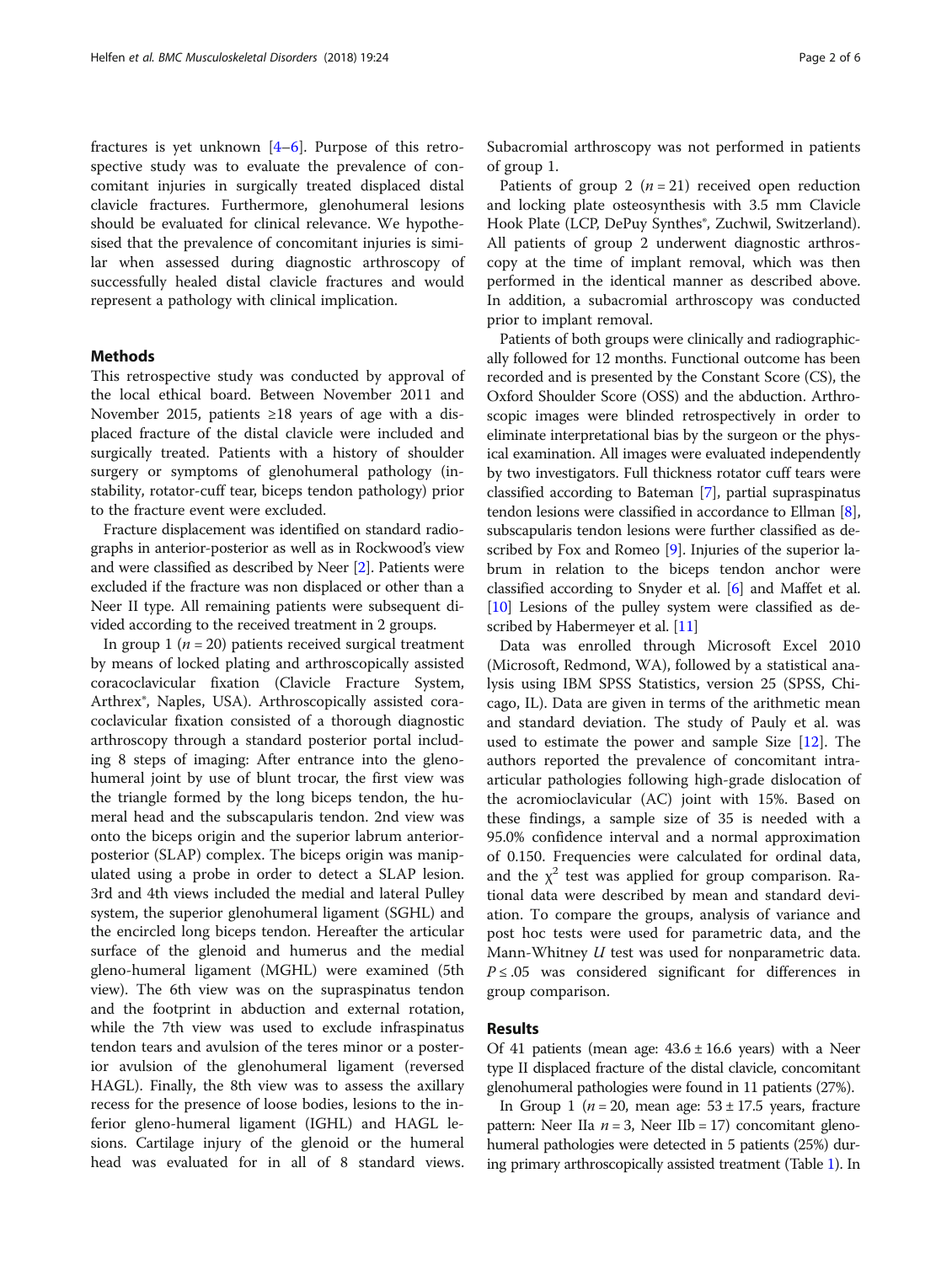<span id="page-2-0"></span>Table 1 Distribution and significance of concomitant injuries

| Concomitant injury    | Group 1[n] | Group 2[n] | <i>p</i> -value |
|-----------------------|------------|------------|-----------------|
| SLAP-lesion           | $0(0\%)$   | 1(4.7%)    |                 |
| SSP-transmural tear   | 1(5%)      | 2(9.5%)    |                 |
| SSP-partial rupture   | 2(10%)     | 3 (14.3%)  |                 |
| SSC partial rupture   | $0(0\%)$   | 1(4.7%)    | 1               |
| Pulley lesion         | $0(0\%)$   | $1(4.7\%)$ |                 |
| Labrum lesion         | 2(10%)     | $0(0\%)$   | 0.23            |
| Bursitis glenohumeral | $0(0\%)$   | 2(9.5%)    | 0.48            |

Group 2 ( $n = 21$ , mean age:  $39.7 \pm 14.6$ ,  $p = 0.01$ , fracture pattern: Neer IIa  $n = 1$ , Neer IIb = 20) glenohumeral pathologies were found in 6 patients (28.5%) during diagnostic arthroscopy at the time of hardware removal  $6.7 \pm$ 3.5 months following primary non-arthroscopic treatment. Concomitant glenohumeral injuries included SLAP-lesions, SSP transmural and partial lesions, SSC partial lesions as well as Pulley and Bankart lesions. (Table 1). Distribution of classification of the injuries is shown in Table 2.

A distinct treatment, other than debridement, was performed in 2 patients (10%, 2 x labrum refixation) of Group 1 and in 3 patients of group 2  $(14.3\%, 2 \times \text{arthro-}$ scopic cuff repair, 1 x subpectoral biceps tenodesis in SLAP type IV). A characteristic example for the findings is shown in Fig. [1.](#page-3-0) Of group 2, 5 patients (23.8%) patients presented with ongoing clinical symptoms related to the glenohumeral finding. 1 patient (4.8%) showed a positive Jobe's Test (full thickness rotator cuff tear and 1 patient had a positive O'Brien's Test (SLAP type IV lesion). The last case is exemplary presented in Fig. [2](#page-4-0). Three patients of group 2 (14.3%) complained of persisting subacromial impingement symptoms until hook plate removal, without glenohumeral finding.

Results of the CS and the OSS as well as the degrees of abduction are shown in Tables [3](#page-4-0) and [4](#page-4-0). Functional outcome parameters were mainly superior in group 1. Significance was given only in the overall abduction values regardless of concomitant injuries. In the subgroup of

Table 2 Distribution of degrees of injuries according to their individual classification

| Injury classification           | Group 1                   | Group 2               |
|---------------------------------|---------------------------|-----------------------|
| SLAP-lesion (Snyder)            |                           | $N = 1$ (VI)          |
| SSP transmural tear (Bateman)   | $N = 1$ (II) <sup>a</sup> | $N = 1$ (III)         |
|                                 |                           | $N = 1$ (VI)          |
| SSP-partial rupture (Ellman)    | $N = 2$ (1) <sup>a</sup>  | $N = 2$ ( <i>I</i> )a |
|                                 |                           | $N = 1$ (II)a         |
| SSC partial rupture (Fox/Romeo) |                           | $N = 1$ (lb)a         |
| Pulley lesion (Habermayer)      |                           | $N = 1$ (II)a         |
| Labrum lesions                  | $N = 2$                   |                       |

<sup>a</sup>only arthroscopic debridement

existing concomitant injuries of group 2 implant removal and late arthroscopy benefits the patients' functional outcome of all measured functional outcome parameters.

## **Discussion**

Fractures to the distal third of the clavicle represent 10– 30% of all clavicle fractures and can be treated conservatively with satisfying outcome in the majority of cases. However, symptomatic non-union under conservative treatment exists and therefore, distal clavicle fractures with instability should be treated operatively, with respect to patient's age and functional demands. Over the last decades, surgical treatment of distal clavicle fractures developed from open reduction and fixation by kwires, conventional plates or hook-plating to minimal invasive approaches and arthroscopically assisted fracture management. Arthroscopically assisted fracture fixation may be beneficial in terms of minimally invasive approach as well as assessment and treatment of associated glenohumeral lesions. While impaired functional outcome and prolonged pain was historically contributed to fracture non-union, several authors noted that other reasons for a limited shoulder function may be present [\[13](#page-5-0)]. In this context, due to an increase of arthroscopic assisted fracture treatment, concomitant glenohumeral lesions were observed more frequently and proclaimed as potentially causing shoulder dysfunction [\[14](#page-5-0)].

Beirer et al. detected concomitant intra-articular glenohumeral injuries in 13 of 28 patients (46.4%) with initially suspected isolated lateral clavicle fracture. Surgical treatment was performed in 8 of 28 cases (28.6%) of which superior-labrum-anterior-posterior (SLAP) lesions, injuries to the pulley-complex as well as rotator cuff tears were regarded as relevant injuries. The authors concluded that subsequent surgical treatment of these formerly missed but therapy-relevant injuries may increase functional outcome and reduce complication rate. However, several arthroscopic and imaging studies have shown that there are glenohumeral pathologies in otherwise asymptomatic patients. Tempelhof et al. showed a prevalence of rotator cuff tears in 13% of patients aged 50 to 59 years with an overall rate of 23% of all patients with asymptomatic shoulders [[15\]](#page-5-0).

In the present study glenohumeral injuries, concomitant to a displaced fracture of the distal clavicle were found in 27% of cases. This result supports the data of existing studies reporting of acute determined concomitant glenohumeral injuries in 25–46% of patients with distal clavicle fractures [\[3](#page-5-0)]. For the first time, our study showed that glenohumeral pathologies are not only observed during primary arthroscopic fracture treatment, but are also present more than 6 months thereafter. No study exists to show late arthroscopy findings in distal clavicle fractures. With the particular collective of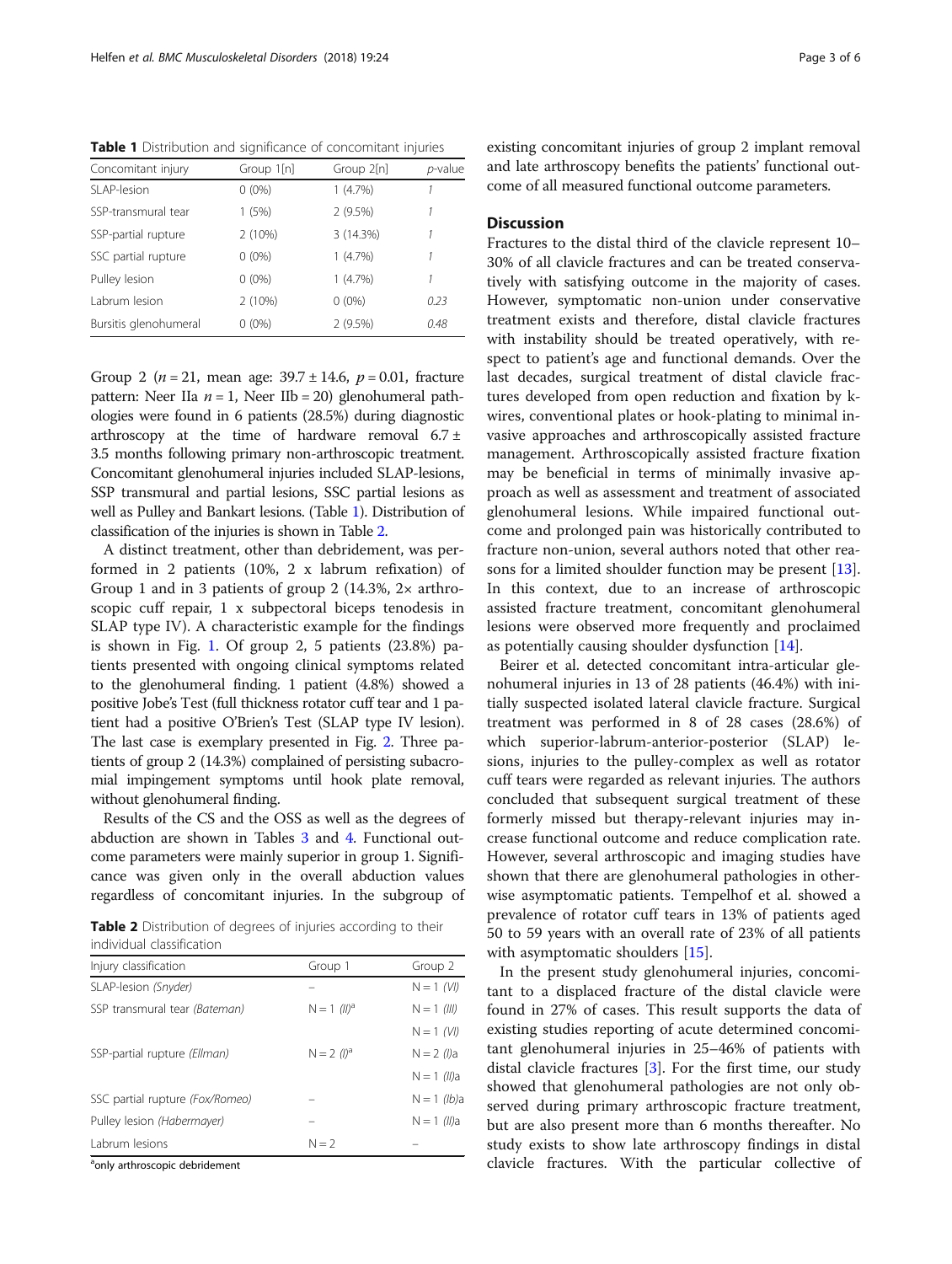<span id="page-3-0"></span>

patients undergone late arthroscopy we could examine this issue.

Some concomitant injuries could potentially heal others are clinically irrelevant. In some cases this turns out only in the further course of healing. In 21 patients (group 2) of our study the fracture was treated non-arthroscopically, but diagnostic arthroscopy was conducted  $6.7 \pm 3.5$  months thereafter and glenohumeral lesions were found in 6 patients (28.5%). Interestingly, this result was similar to patients of group 1 (25%) which shows that lesions may not dissolve over time. In contrast, not all patients that suffered from a glenohumeral lesion were symptomatic at that time. However, 2 patients were symptomatic and diagnostic arthroscopy revealed a full thickness rotator cuff tear. While both patients were asymptomatic before the fracture event there is little to judge, whether this cuff tear was a result of the trauma, or not. Nevertheless, Tempelhof et al. proclaim that there are certain parameters that may convent an asymptomatic rotator cuff tear into a symptomatic tear, however, for a fracture of the distal clavicle this remains speculative [\[16](#page-5-0)]. Symptoms may have been misinterpreted as unspecific subacromial impingement caused by the implant itself. One may argue that symptoms may have resolved with hardware removal alone.

There are several limitations of this study: First, the number of patients is low and the results may be biased due to a retrospective design. Secondly, patients were excluded if the fracture was not classified as Neer type II. Thus, this study does not evaluate the total amount of concomitant glenohumeral lesions in distal clavicle fractures. In fact, there may have be a selection bias because of the indication for an arthroscopically assisted approach with coracoclavicular ligament augmentation. However, we suggest that a Neer type IIb fracture represents a distal clavicle fracture with extensive tissue damage, to be distinguished from the more mild type I injuries, according to Neer himself [\[16](#page-5-0)]. During the period of study both implant types have been applied. In the early phase hook plate system dominated, later subsequently locked plating and arthroscopically assisted coracoclavicular fixation has become the method of choice. The study period implies a development process of the implants. For this reason we were unable to randomize and thus study is retrospective. Our preliminary and already published work regarding the used implants has demonstrated a tendency better functional outcome after the arthroscopically assisted osteosynthesis [\[17\]](#page-5-0). Therefore this treatment has become to our method of choice. The tendency of better functional outcome was further strengthened by this study.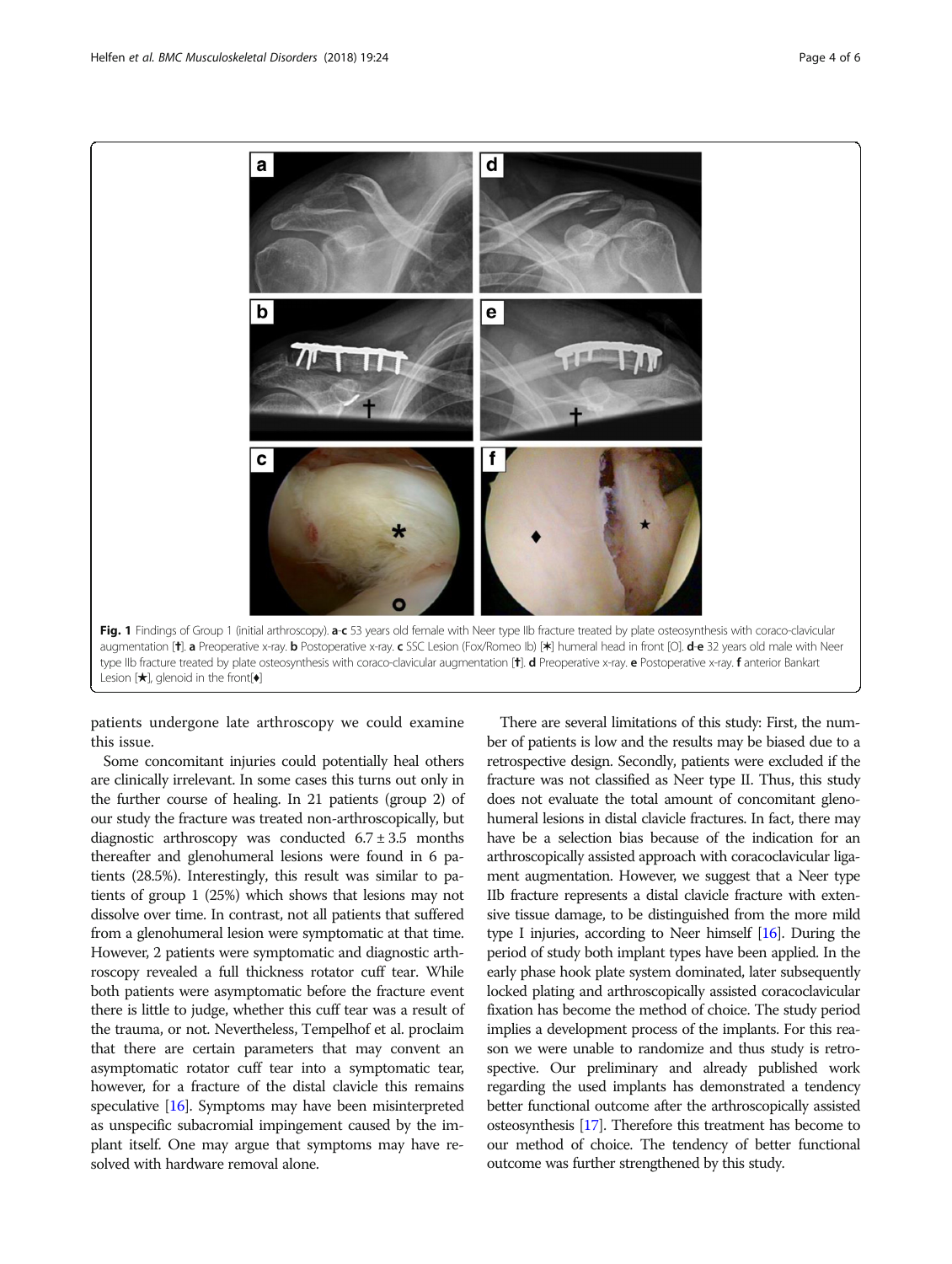<span id="page-4-0"></span>

There is no recommendation such fractures to be referred only by arthroscopic experienced surgeons. However the awareness in case of persistent complaints either to perform an arthroscopically assisted implant removal or at least MRI-Imaging after implant removal is necessary. This treatment phase is not that critical of the time; priming of arthroscopically assisted implant removal should be possible.

| <b>Table 3</b> Functional outcome |  |
|-----------------------------------|--|

|             | Group 1        | Group 2        | [p]  |
|-------------|----------------|----------------|------|
| CS total    | $92.2 \pm 5.6$ | $90.6 \pm 8.9$ | 0.49 |
| $CS$ (-CI)  | $93.6 + 4.9$   | $90.9 \pm 9.7$ | 0.33 |
| $CS (+Cl)$  | $87 + 49$      | $88.8 \pm 1.9$ | 0.43 |
| OSS total   | $46.9 + 2.4$   | $45.6 \pm 4.9$ | 0.28 |
| OSS (-CI)   | $45.5 + 5.6$   | $47.4 + 2$     | 0.23 |
| $OSS (+Cl)$ | $44.8 + 3.3$   | $43.3 + 6.7$   | 0.69 |
| CS (late)   |                | $90.8 + 1.9$   |      |
| OSS (late)  |                | $45.3 \pm 4.6$ |      |

CS Constant Score, (-CI) without concomitant injuries, (+CI) with concomitant injuries, OSS Oxford Shoulder Score, (late) after late arthroscopy and surgical intervention

## Conclusion

Concomitant intra-articular glenohumeral injuries in type Neer II distal clavicle fractures are not only observed during fracture treatment, but also 7 months thereafter in more than a quarter of cases. As glenohumeral lesions may not dissolve over time, diagnostic arthroscopy is recommended in cases were hardware removal is indicated and the patient is symptomatic. In turn, early diagnosis and treatment of relevant concomitant intra-articular glenohumeral injuries is reasonable, as delayed diagnosis and treatments might delay recovery. Whether or not glenohumeral pathologies concomitant to a distal clavicle fracture are of traumatic origin, however, remains uncertain.

| Table 4 Range of Motion (Abduction) |  |  |  |  |  |
|-------------------------------------|--|--|--|--|--|
|-------------------------------------|--|--|--|--|--|

|                                    | Group 1     | Group 2    | [p]  |
|------------------------------------|-------------|------------|------|
| Abduction [°]                      | $179 \pm 3$ | $172 + 13$ | 0.02 |
| Abd $[°]$ (-CI)                    | $180 \pm 2$ | $174 + 13$ | 0.06 |
| Abd $[°]$ (+Cl)                    | $177 + 4$   | $163 + 17$ | 0.15 |
| Abd $\lceil$ <sup>o</sup> ] (late) |             | $169 + 9$  |      |

(-CI) without concomitant injuries, (+CI) with concomitant injuries, (late) after late arthroscopy and surgical intervention